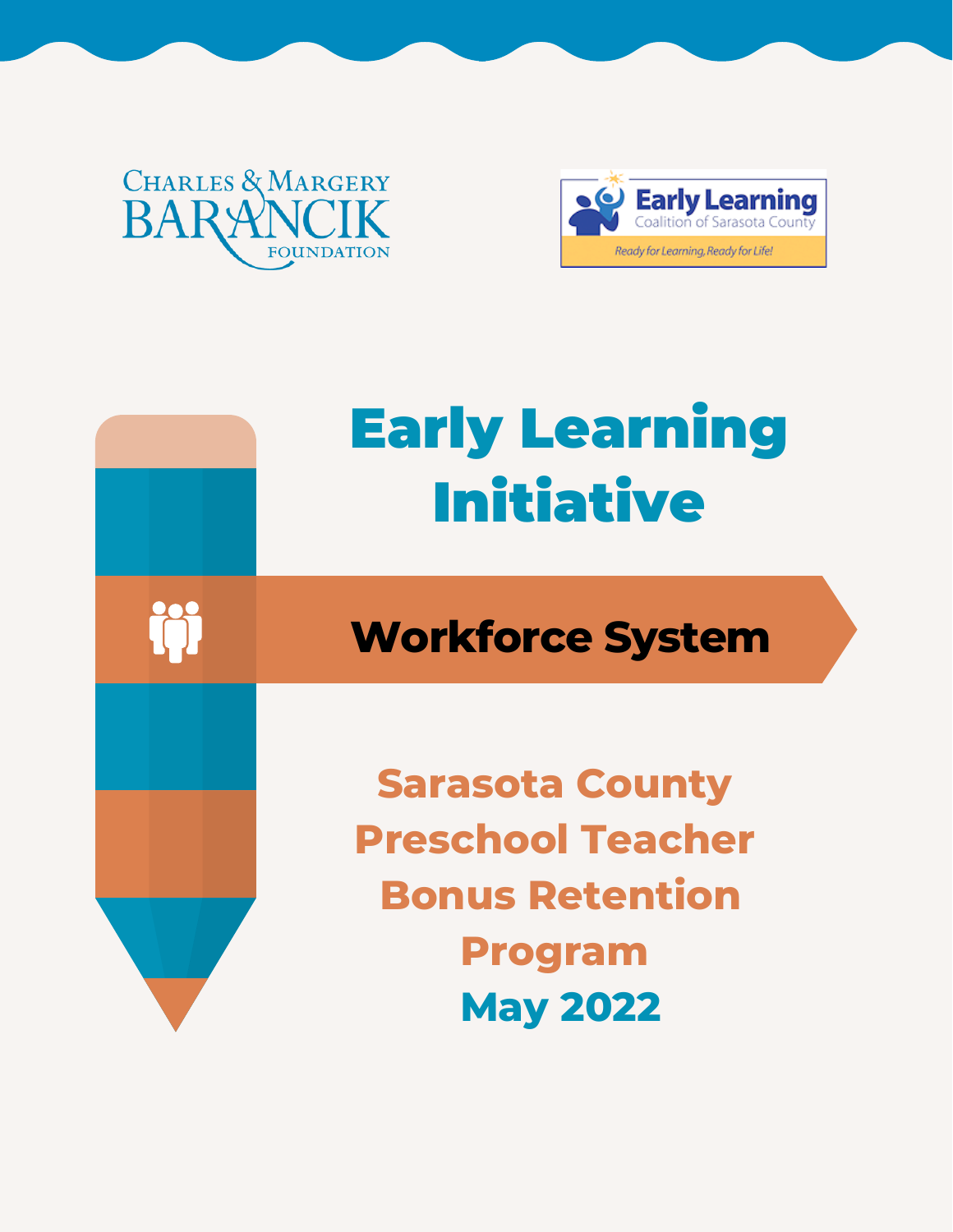### Background

In 2022, Charles & Margery Barancik Foundation (CMBF) partnered with the Early Learning Coalition (ELC) of Sarasota County to improve the early childhood education workforce system. This project is part of CMBF's broader Early Learning Initiative, and includes strategies to recruit, train, and retain high quality teachers in the field.

The two organizations collaborated on a Florida Division of Early Learning grant, funded via the Coronavirus Response and Relief Supplemental Appropriations Act. The grant focuses on three primary objectives:

- Provide retention bonuses to current teachers.
- Develop a community-wide marketing campaign to increase visibility of the sector and to enhance workforce outreach efforts to recruit more early learning professionals.
- Offer career navigation by recruiting and assisting potential candidates and new hires through screening, foundational training, job placement, and ongoing professional development.

#### Early Learning Initiative Workforce System



The ELC was awarded a \$500,000 state grant for this project, which will be enhanced and braided with additional CMBF investments. \$375,000 of this amount was earmarked for a preschool teacher bonus program that the ELC launched in April 2022. This first of two planned 2022 bonus distributions was implemented using an online application that included several survey questions. Teachers were eligible for bonuses based on their longevity in the field. Partner providers for the project included those preschools located in Sarasota County possessing an active School Readiness contract with the ELC, and that participate in the Look for the Stars quality rating system. Both teachers and directors were eligible for the funds, which were hand delivered at schools in May 2022. This report provides a summary of the Phase 1 Teacher Retention Bonus Program, including a synopsis of the survey questions included in the application form.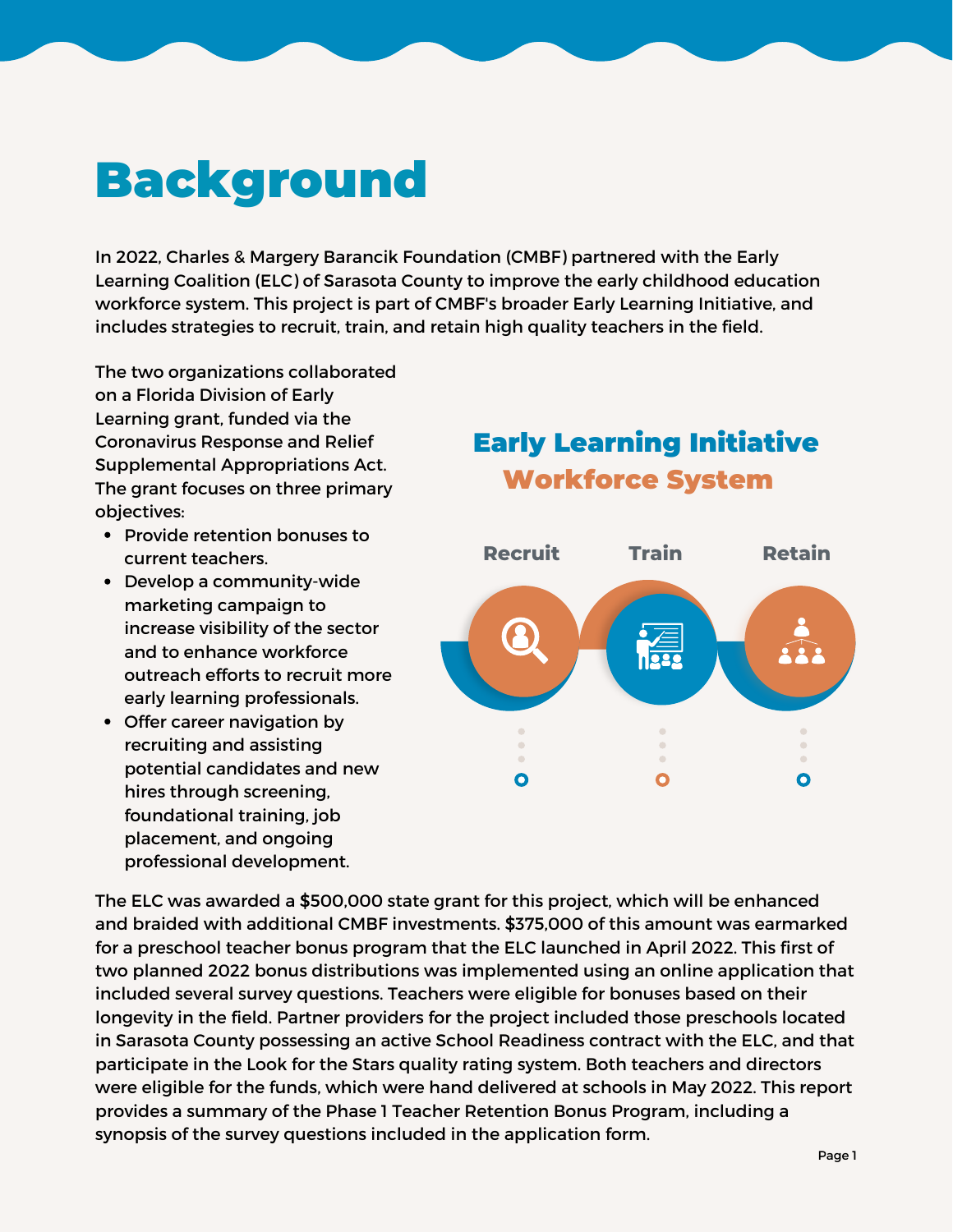### Bonus Structure

A total of \$474,300 in bonuses were distributed to 535 early education professionals from 73 different Sarasota County center sites using funds from both the state grant award and additional funding from CMBF. The chart below summarizes the recipients by the number of years they have worked in the field, and by the dollar amount of the bonus they received for the Phase 1 Bonus Program.

| Longevity in<br><b>Field</b> | <b>Percent of Bonus</b><br><b>Recipients</b> | <b>Number of Bonus</b><br><b>Recipients</b> | <b>Amount of</b><br><b>Bonus</b> | <b>Total Amount</b><br><b>Invested</b> |
|------------------------------|----------------------------------------------|---------------------------------------------|----------------------------------|----------------------------------------|
| $1$ year                     | <b>11%</b>                                   | 58                                          | \$300.00                         | \$17,400.00                            |
| 1-5 years                    | 23%                                          | 121                                         | \$600.00                         | \$72,600.00                            |
| 6-20 years                   | 35%                                          | 189                                         | \$900.00                         | \$170,100.00                           |
| <b>21-30 years</b>           | 23%                                          | 121                                         | \$1,200.00                       | \$145,200.00                           |
| 31+ years                    | 9%                                           | 46                                          | \$1,500.00                       | \$69,000.00                            |
|                              | <b>TOTAL</b>                                 | 535                                         |                                  | \$474,300.00                           |

The percentage distribution by the recipients' longevity in the field is captured in the chart below. This shows a relatively normal curve with new hires and those with 31+ years of experience representing the smaller proportion of professionals working in the sector.

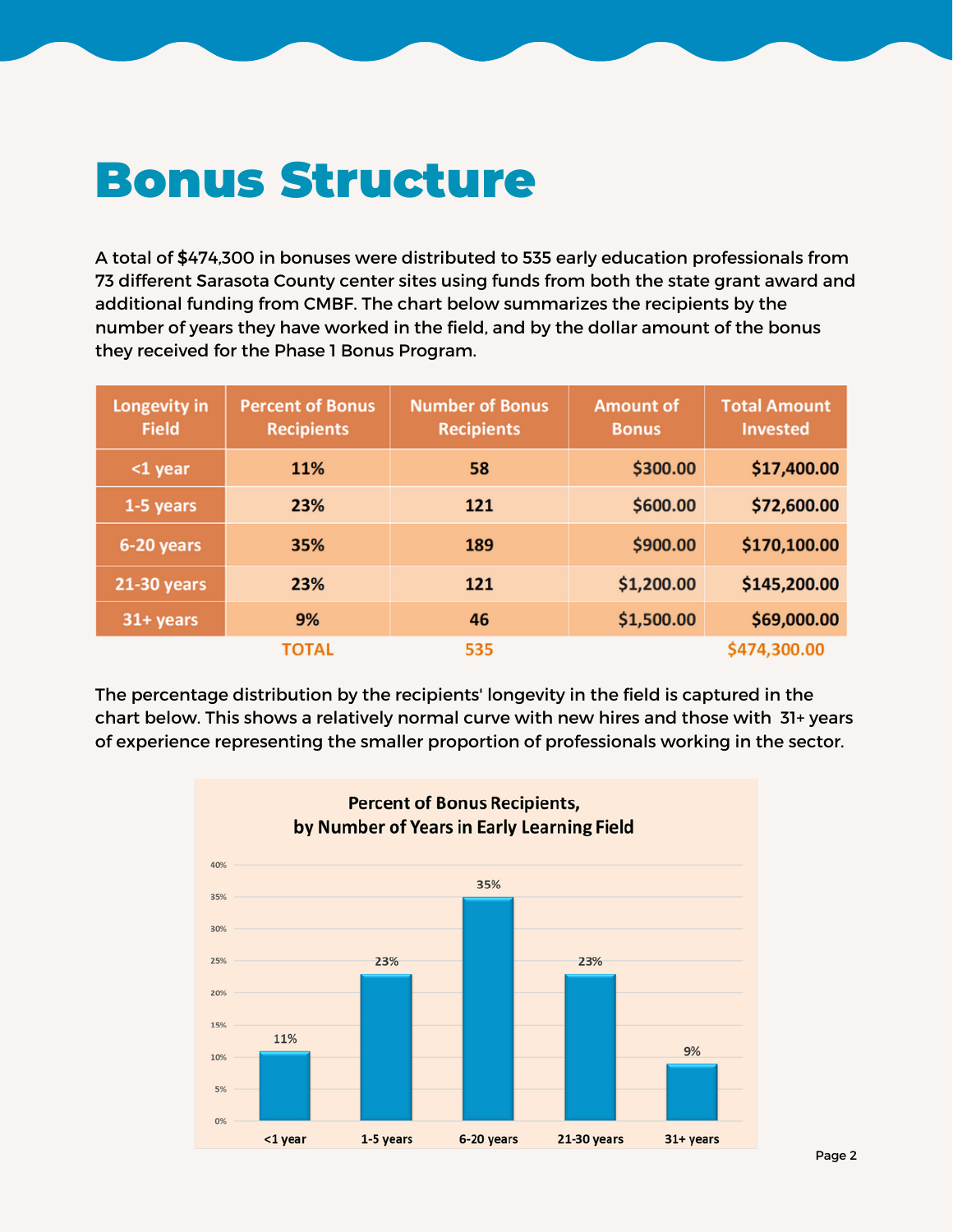# Recipient Demographics

A total of 535 individuals received a bonus: 471 (or 88%) are classroom teachers or teacher assistants & aides; and 64 (or 12%) are administrators. To the right is a pie chart that shows this distribution.

Bonus applicants were also asked to report the highest level of education they have achieved, using a drop down of the following five options:

- o High School Diploma
- FCCPC (formerly CDA)\*
- Associate Degree
- Bachelor's Degree
- Master's Degree

(\*Note that FCCPC is the Florida Child Care Professional Credential Certificate program approved by the Florida Department of Children and Families. And CDA is the national Child Development Associate Credential. )

#### **Bonus Recipient's Role**



Below is a bar chart depicting the distribution of responses by percent and number.

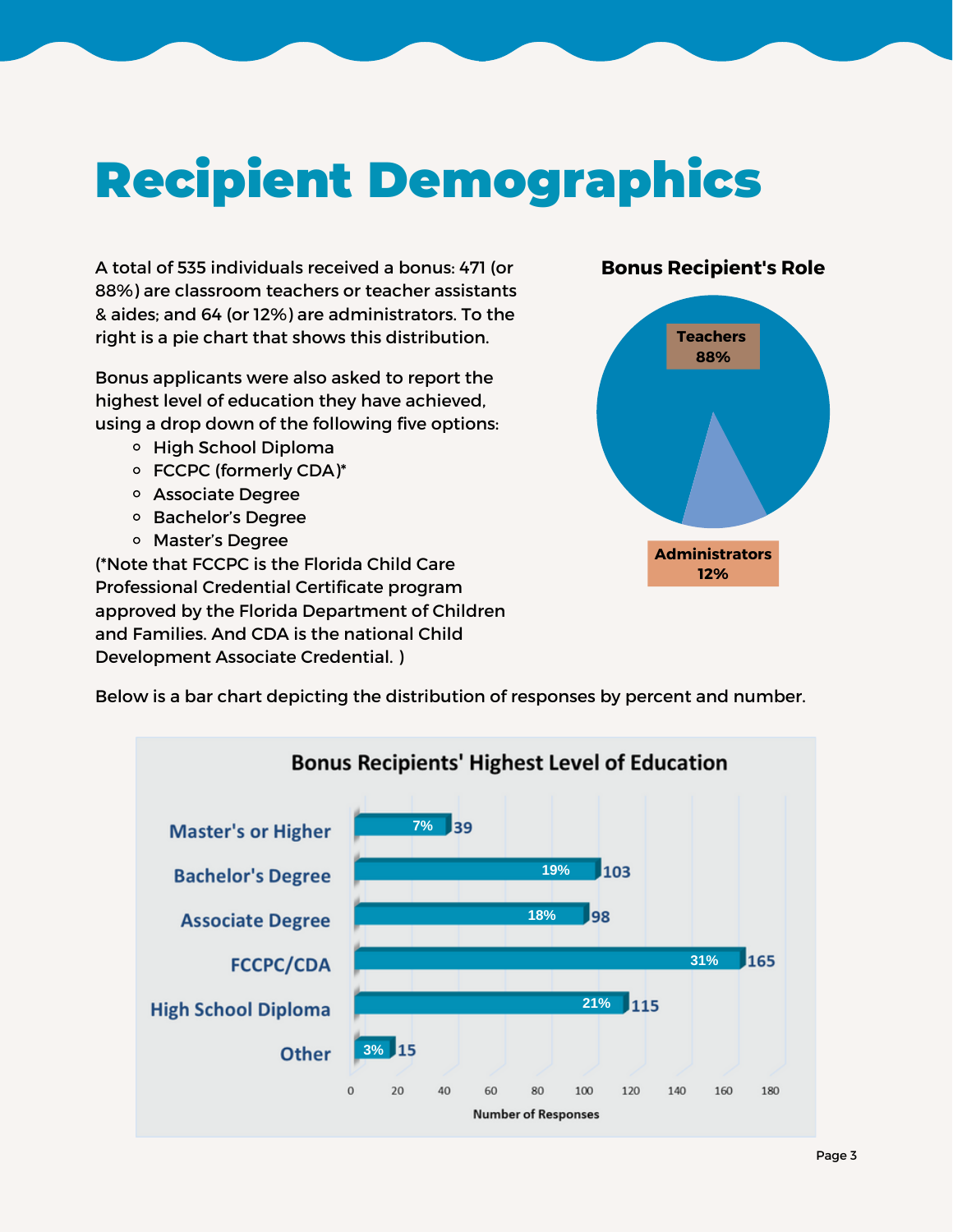### Impact of Bonus

Bonus recipients were asked: "How will this retention bonus impact you personally or professionally?" Their responses were qualitatively coded and the three most common categories of answers are summarized below.



#### **Personal Finances**

The most frequently mentioned planned use of the bonus money, by a large margin, was for the recipient's own **early childhood education expenses,** including tuition, books, laptops, etc. Respondents were eager to use this money to further their studies and training. The next most common answers include costs for transportation (mainly gas), housing, and debt (especially student loans). Food and medical bills were also mentioned by some.



#### **Classroom Supplies**

While the intent of the bonus program was to put money into the pockets of the teachers and directors, many of them were excited to use the funds to purchase additional classroom materials, lesson plans, supplies (such as pencils, crayons, glue sticks, STEM activities, etc.), and other teaching resources. They expressed great enthusiasm for being able to enhance their impact in this manner.



### **Motivation**

Recipients expressed gratitude and said the bonus made them feel appreciated and recognized. They indicated that this increases their motivation and satisfaction with their job. The sample quotes below capture this sentiment expressed by many.

"*A retention bonus reassures me that Early Childhood Professionals, such as myself, are valued by our communities for the vital role we play in the growth and development of our children. "*

*"Professionally, it makes a statement to everyone working in the field that they are valued and our work is recognized by decision makers."*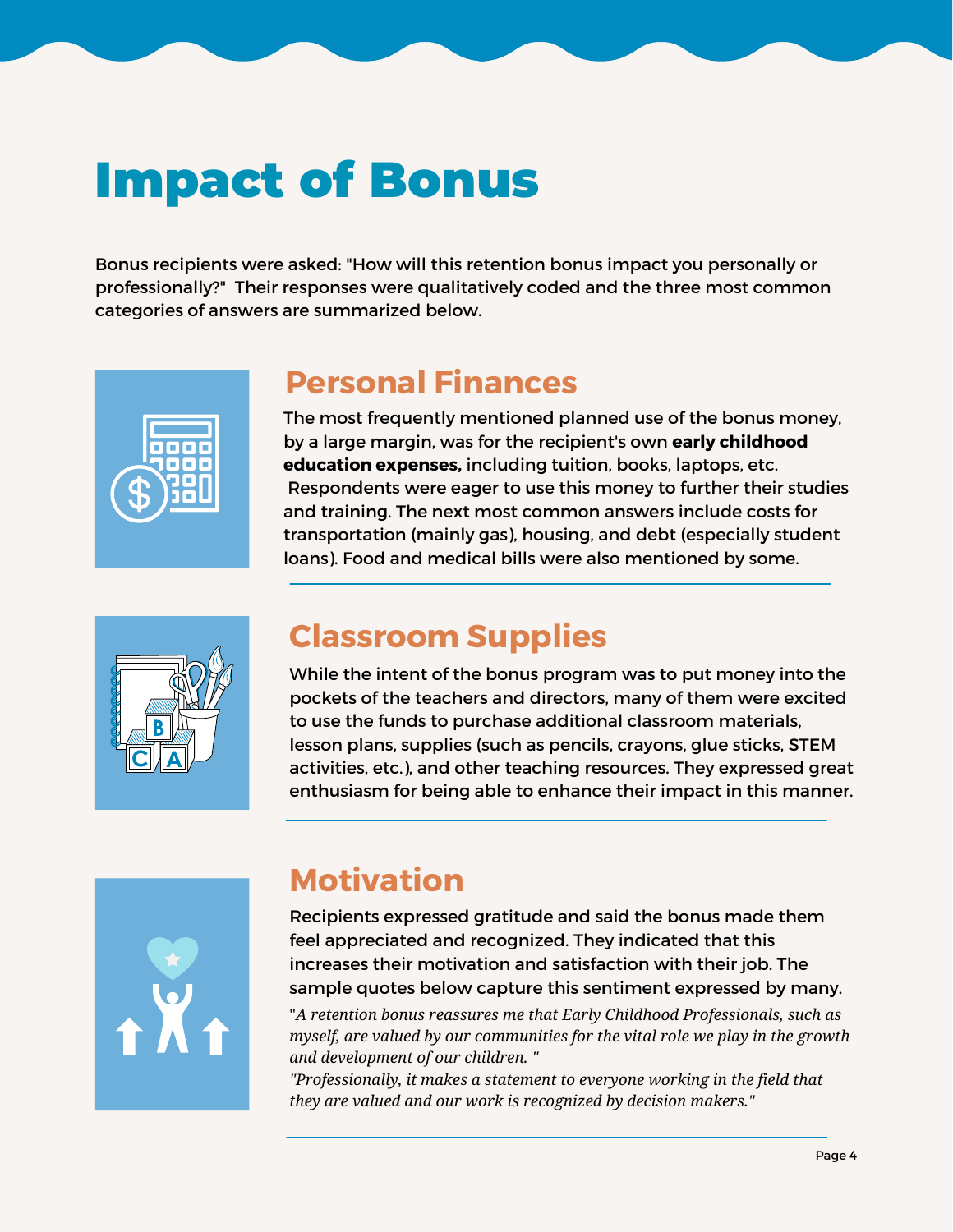### Impact of Bonus

Bonus recipients were also asked: "Will this retention bonus impact your decision to remain in the early education field?" While almost half said 'No,' a review of their open ended responses as to why shows a deep commitment to the field. The educators made it very clear that, even though they were immensely appreciative of the bonus, money is not what drives them; rather they are motivated by a love for the job regardless of whether they receive such rewards. The following quotes are representative of the many responses to this question:

- $\circ$  "I love that there is a retention bonus that is being given, however, I love my job; it is my passion *and Iwouldn't leave it for the world."*
- *"I love this field, so Iplan to stay no matter what. However, being rewarded with a retention bonus for remaining in the field during the hardest times of COVID is heartwarming knowing we are truly appreciated."*

# Satisfying Aspects of Job

Bonus recipients were asked: "What are the two most satisfying things about your job as an Early Childhood Educator?" The most frequent responses related to one of the following four areas.



**Learning from Colleagues & Students**

**Helping Parents & Families**

**Giving & Receiving Love**